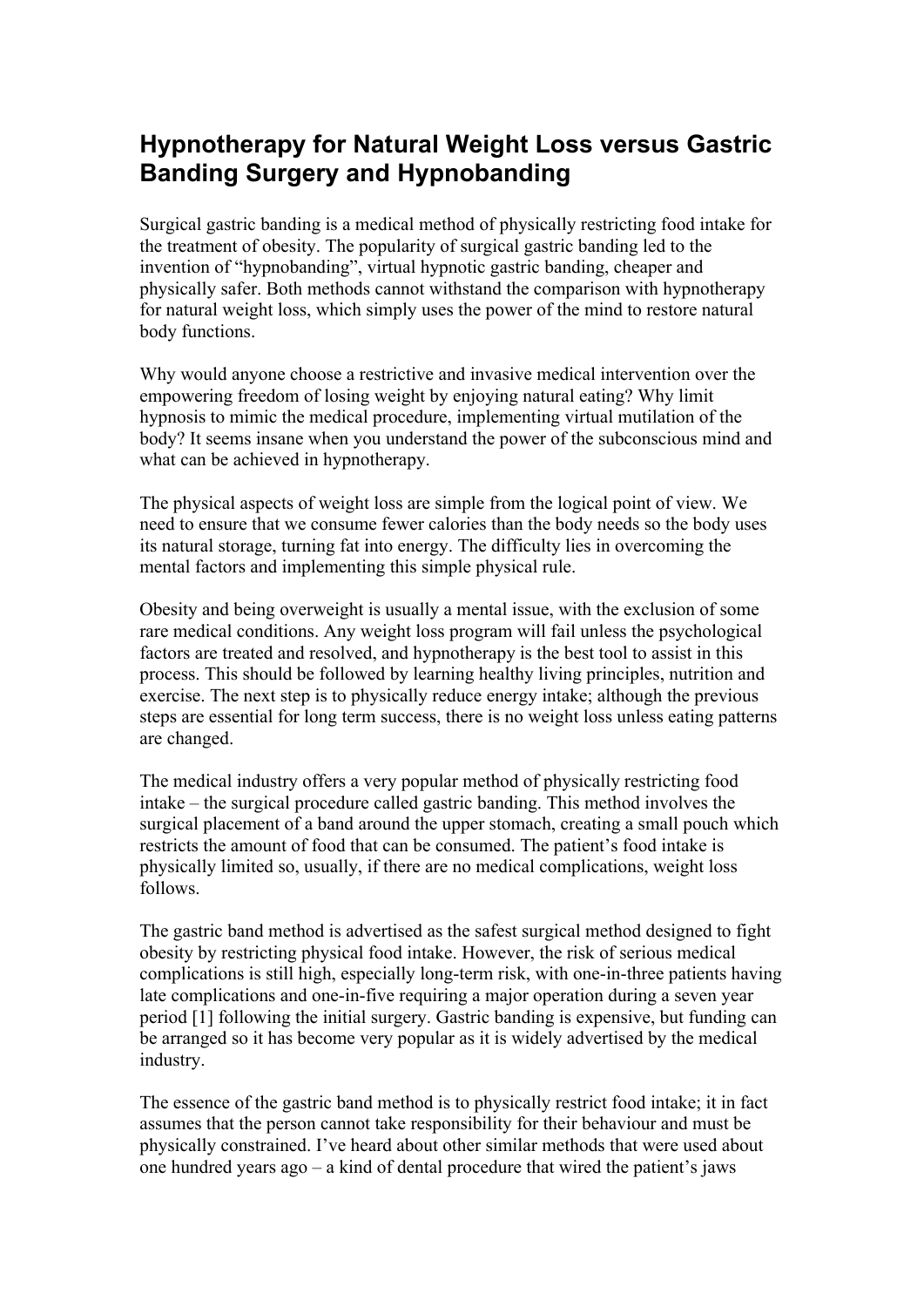together so they could not eat. There were also special clinics that operated like prisons, making it impossible to eat.

Gastric banding works the same way as these prisons: not very well in the long term. Research [1] shows that the success rate is only 40% after seven years and, in this research success means losing more than 25% of excess weight. For example, if a patient's original weight was 120 kilos and the maximum healthy weight for this person is 70 kilos, the procedure counts as a success if the patient weighs 107 kilos. The research does not indicate how many patients actually lose all their excess weight and stay within their healthy weight range.

Hypnobanding is the mental placement of a virtual gastric band in hypnosis. The implementation of the virtual gastric band closely follows the medical process, but as this method does not involve physical surgery it completely eliminates the medical risks associated with a surgical procedure. The hypnotic band virtually restricts the amount of food which can be consumed, producing the same physical symptoms as the real gastric band. Can this be called hypnotherapy?

Hypnotherapy is the therapy performed in hypnosis which allows us to utilise the unlimited resources of our subconscious mind to make desired changes on every level of our existence – emotional, mental and physical. Hypnotherapy offers much more than medicine, which is limited to physical, usually authoritarian and restrictive, interventions. Hypnotherapy is empowering, promotes freedom and self knowledge and allows restoration of natural balance on the body level.

The idea of using the power of the subconscious mind to restrict food intake by creating a gastric band is simply insane. The implementation of the virtual band uses the connection between the mind and the body to virtually deform the body and create the illusion of the physical symptoms of such deformation. How empowering is that? It may seem beneficial, but only in comparison to surgical gastric banding.

The psychological factors of obesity need to be solved in parallel with any physical model of weight loss. Hypnobanding is usually performed by hypnotherapists who offer much more than just virtual implementation of the gastric band, so I would expect the success rate to be not as low as in the surgical model. However, the idea of virtual gastric banding results from a misunderstanding of the power of hypnosis and the natural body functions. It works by restricting the freedom, the same way the physical gastric banding does, instead of using the freedom of free will to learn and implement the natural joy of healthy eating by simply connecting with the body.

Hypnotherapy offers a much more effective and empowering solution to physical weight loss. In hypnosis, the mind connects directly with the body; in hypnosis, a person can directly ask the body to start using body fat for energy, with immediate results; in hypnosis, a person easily restores the other natural body–mind connections: natural hunger when the body needs food, natural cravings for healthy food, and the natural feeling of satisfaction when the body has had enough food. These are the natural functions of the body. In our culture, these connections between the body and mind are usually lost in early childhood.